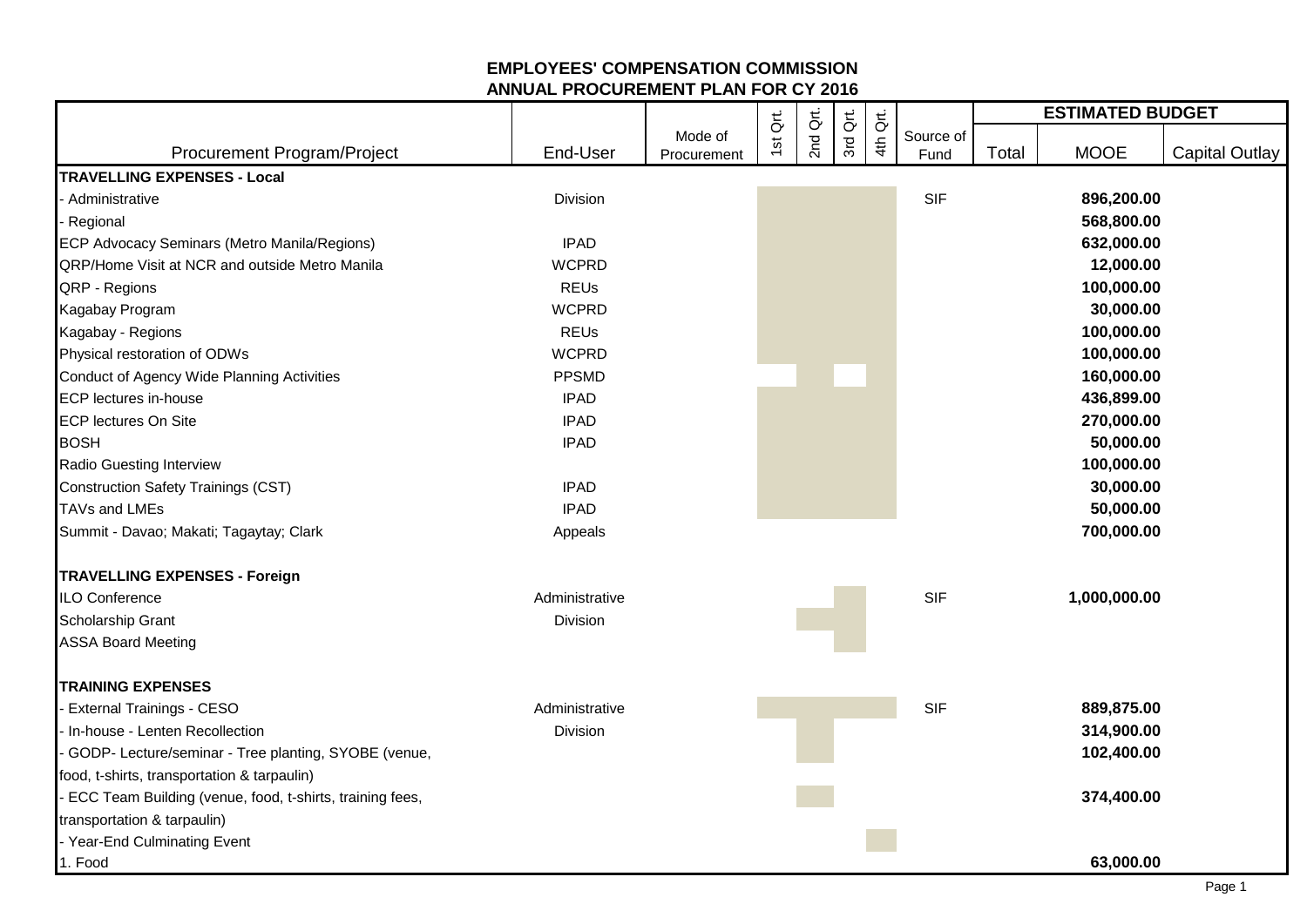|                                                            |                |                        | $\vec{\mathsf{o}}$ |          |          | $\vec{a}$ |                   |       | <b>ESTIMATED BUDGET</b> |                       |
|------------------------------------------------------------|----------------|------------------------|--------------------|----------|----------|-----------|-------------------|-------|-------------------------|-----------------------|
| Procurement Program/Project                                | End-User       | Mode of<br>Procurement | 15t                | 2nd Qrt. | 3rd Qrt. | 4th       | Source of<br>Fund | Total | <b>MOOE</b>             | <b>Capital Outlay</b> |
| <b>TRAINING EXPENSES</b>                                   |                |                        |                    |          |          |           |                   |       |                         |                       |
| Year-End Culminating Event                                 |                |                        |                    |          |          |           |                   |       |                         |                       |
| 2. Prizes/Token/Raffle                                     |                |                        |                    |          |          |           |                   |       | 20,000.00               |                       |
| 3. Ham and Cheese                                          |                |                        |                    |          |          |           |                   |       | 127,200.00              |                       |
| 4. Token/Gift Check                                        |                |                        |                    |          |          |           |                   |       | 1,560,000.00            |                       |
| <b>CSC Activities</b>                                      |                |                        |                    |          |          |           |                   |       | 30,000.00               |                       |
| Conduct of ECP Advocacy program (venue, accomodation,      | <b>IPAD</b>    |                        |                    |          |          |           | <b>SIF</b>        |       | 1,800,000.00            |                       |
| food, t-shirts, frebies fan, eco bag tarpaulin, honoraria, |                |                        |                    |          |          |           |                   |       |                         |                       |
| cargo/shipment)                                            |                |                        |                    |          |          |           |                   |       |                         |                       |
| <b>ECP lectures in-house</b>                               | <b>IPAD</b>    |                        |                    |          |          |           | <b>SIF</b>        |       | 1,022,400.00            |                       |
| <b>CORPLANNING EXERCISES</b>                               | <b>PPSMD</b>   |                        |                    |          |          |           | <b>SIF</b>        |       | 159,200.00              |                       |
| ECC Corplanning Workshop - MYPA & YEPA CY 2015             |                |                        |                    |          |          |           |                   |       |                         |                       |
| (venue, accomodation, food & tarpaulin)                    |                |                        |                    |          |          |           |                   |       |                         |                       |
| DOLE-wide Corporate Planning 2015 & MYPA including         |                |                        |                    |          |          |           |                   |       |                         |                       |
| <b>TWG-Cluster Corplanning</b>                             |                |                        |                    |          |          |           |                   |       |                         |                       |
| <b>Provision of IT Support Services</b>                    | <b>PPSMD</b>   |                        |                    |          |          |           | <b>SIF</b>        |       | 14,400.00               |                       |
| <b>Implementation of GAD Plan</b>                          | <b>PPSMD</b>   |                        |                    |          |          |           | <b>SIF</b>        |       | 99,950.00               |                       |
| <b>GAD Plan</b>                                            |                |                        |                    |          |          |           |                   |       |                         |                       |
| Film Showing                                               |                |                        |                    |          |          |           |                   |       |                         |                       |
| Women's Month activities (t-shirt, food & tarpaulin        |                |                        |                    |          |          |           |                   |       |                         |                       |
| Prevention Program in the Workplace                        | <b>WCPRD</b>   |                        |                    |          |          |           | <b>SIF</b>        |       | 20,000.00               |                       |
| <b>OFFICE SUPPLIES EXPENSES</b>                            | Admin./ Supply | w/DBM-PS               |                    |          |          |           | <b>SIF</b>        |       | 1,008,500.00            |                       |
| <b>GASOLINE, OIL AND LUBRICANT Expense</b>                 | Admin./ Supply |                        |                    |          |          |           | <b>SIF</b>        |       | 500,000.00              |                       |
| <b>Textbooks &amp; Instructional Material Expenses</b>     | Admin./ Supply |                        |                    |          |          |           | <b>SIF</b>        |       | 5,000.00                |                       |
| <b>OTHER SUPPLIES EXPENSE - IT Supplies</b>                | Admin./ Supply | w/DBM-PS               |                    |          |          |           | <b>SIF</b>        |       | 920,000.00              |                       |
|                                                            |                |                        |                    |          |          |           |                   |       |                         |                       |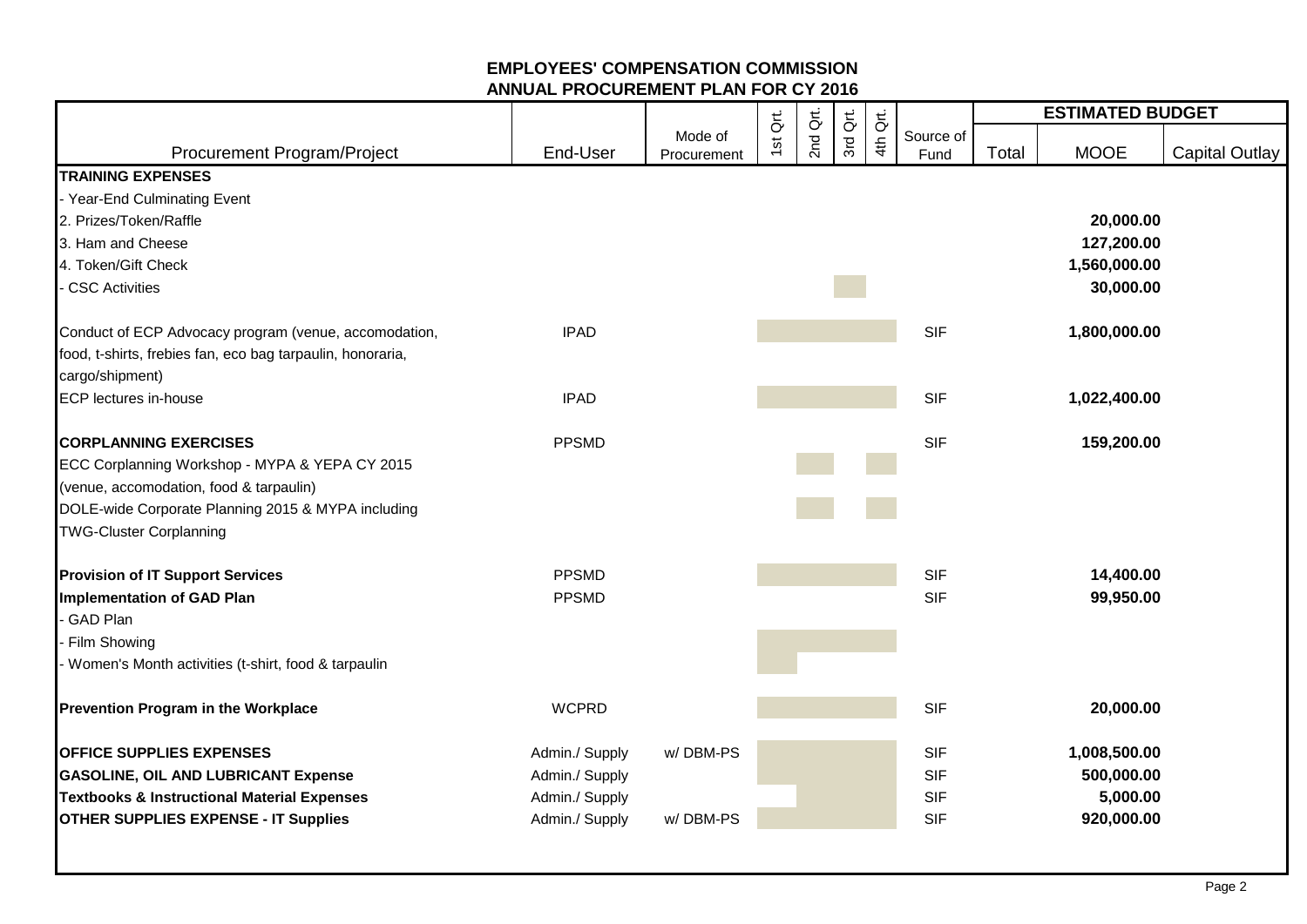|                                               |                                    |                        |          |          |          | $\vec{\rm d}$ |                   |       | <b>ESTIMATED BUDGET</b> |                       |
|-----------------------------------------------|------------------------------------|------------------------|----------|----------|----------|---------------|-------------------|-------|-------------------------|-----------------------|
| Procurement Program/Project                   | End-User                           | Mode of<br>Procurement | 1st Qrt. | 2nd Qrt. | 3rd Qrt. | 4th           | Source of<br>Fund | Total | <b>MOOE</b>             | <b>Capital Outlay</b> |
| <b>WATER EXPENSES</b>                         | <b>Central Office</b>              | with Maynilad          |          |          |          |               | <b>SIF</b>        |       | 700,000.00              |                       |
| <b>WATER EXPENSES</b>                         | <b>ECC-REUs</b>                    |                        |          |          |          |               | <b>SIF</b>        |       | 336,000.00              |                       |
| <b>ELECTRICITY EXPENSES</b>                   | <b>Central Office</b>              | with Meralco           |          |          |          |               | <b>SIF</b>        |       | 3,300,000.00            |                       |
| <b>ELECTRICITY EXPENSES</b>                   | <b>ECC-REUs</b>                    |                        |          |          |          |               | <b>SIF</b>        |       | 336,000.00              |                       |
| <b>COMMUNICATION EXPENSES</b>                 |                                    |                        |          |          |          |               |                   |       |                         |                       |
| - Postage & Deliveries                        | <b>ADMIN./REUs</b><br><b>WCPRD</b> |                        |          |          |          |               | <b>SIF</b>        |       | 270,000.00<br>26,000.00 |                       |
|                                               | Appeals                            |                        |          |          |          |               |                   |       | 4,000.00                |                       |
| Postage - Distribution of IEC Materials       | <b>IPAD</b>                        |                        |          |          |          |               | <b>SIF</b>        |       | 150,000.00              |                       |
| Telephone Expenses - Landline                 | <b>Central Office</b>              | with PLDT              |          |          |          |               | <b>SIF</b>        |       | 900,000.00              |                       |
| Telephone Expenses - Landline                 | <b>REUs</b>                        |                        |          |          |          |               | <b>SIF</b>        |       | 672,000.00              |                       |
| Telephone Expenses - Mobile                   | <b>Central Office</b>              | with GLOBE             |          |          |          |               | <b>SIF</b>        |       | 360,000.00              |                       |
| Telephone Expenses - Mobile                   | <b>REUs</b>                        |                        |          |          |          |               | <b>SIF</b>        |       | 100,800.00              |                       |
| Internet Expenses                             | Central Office/<br><b>REUs</b>     |                        |          |          |          |               | <b>SIF</b>        |       | 600,000.00              |                       |
| Cable, satellite & telegraph & radio expenses | Central Office/<br><b>REUs</b>     |                        |          |          |          |               | <b>SIF</b>        |       | 20,000.00               |                       |
| <b>IMEMBERSHIP DUES &amp; CONTRIBUTION</b>    |                                    |                        |          |          |          |               | <b>SIF</b>        |       | 200,000.00              |                       |
| <b>PHILSSA</b>                                | <b>PPSMD</b>                       |                        |          |          |          |               |                   |       | 100,000.00              |                       |
| DOLE/ Other agencies contribution             |                                    |                        |          |          |          |               |                   |       | 100,000.00              |                       |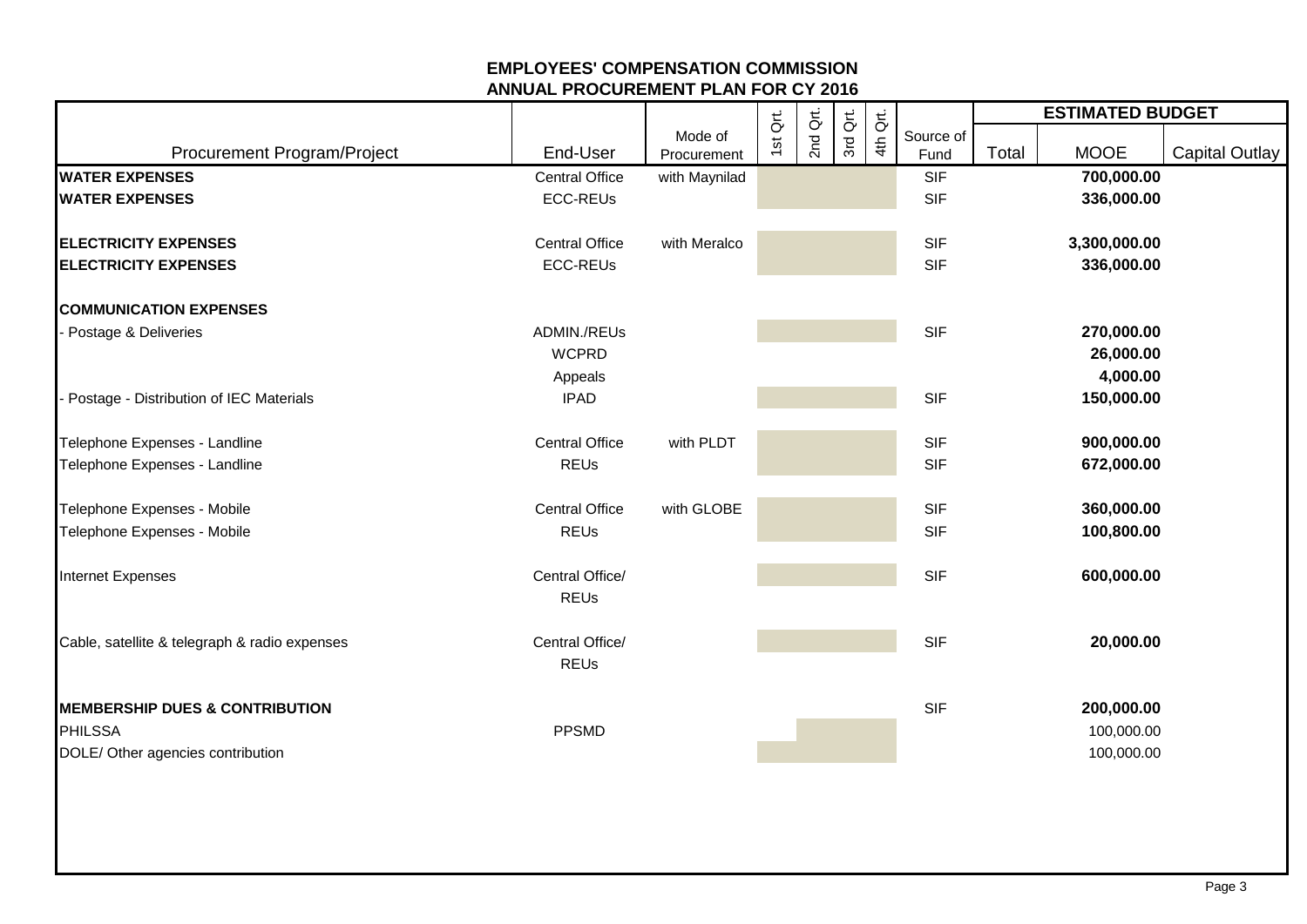|                                                               |                         |                        |          |          |          |          |                   |       | <b>ESTIMATED BUDGET</b> |                       |
|---------------------------------------------------------------|-------------------------|------------------------|----------|----------|----------|----------|-------------------|-------|-------------------------|-----------------------|
| Procurement Program/Project                                   | End-User                | Mode of<br>Procurement | 1st Qrt. | 2nd Qrt. | 3rd Qrt. | 4th Qrt. | Source of<br>Fund | Total | <b>MOOE</b>             | <b>Capital Outlay</b> |
| <b>ADVERTISING EXPENSES</b>                                   |                         |                        |          |          |          |          |                   |       |                         |                       |
| Publication of Notice of Vacancy                              | Admin./HR               | w/ PhilStar            |          |          |          |          | <b>SIF</b>        |       | 10,000.00               |                       |
| Publication of Invitation to Bid (Services & vehicle)         | Admin./Supply           | w/ PhilStar            |          |          |          |          |                   |       | 70,000.00               |                       |
| Publication of Board Resolution (Policy Development)          | Appeals Division        | w/ PhilStar            |          |          |          |          | <b>SIF</b>        |       | 215,000.00              |                       |
| Publication of Ads through multi-media                        | <b>IPAD</b>             |                        |          |          |          |          | <b>SIF</b>        |       | 595,000.00              |                       |
| Billboards/Ads on buildings                                   | <b>IPAD</b>             |                        |          |          |          |          |                   |       | 200,000.00              |                       |
| <b>Testimonial Video</b>                                      | <b>IPAD</b>             |                        |          |          |          |          |                   |       | 150,000.00              |                       |
| PRINTING AND BINDING EXPENSES                                 | <b>IPAD</b>             | Shopping               |          |          |          |          | <b>SIF</b>        |       | 1,782,500.00            |                       |
| Printing of flyers                                            |                         |                        |          |          |          |          |                   |       | 100,000.00              |                       |
| Printing of comics                                            |                         |                        |          |          |          |          |                   |       | 200,000.00              |                       |
| Printing of posters                                           |                         |                        |          |          |          |          |                   |       | 112,500.00              |                       |
| Printing of P.D. 626 as amended                               |                         |                        |          |          |          |          |                   |       | 200,000.00              |                       |
| <b>Guidelines for Workers</b>                                 |                         |                        |          |          |          |          |                   |       | 250,000.00              |                       |
| <b>Guidelines for Employers</b>                               |                         |                        |          |          |          |          |                   |       | 100,000.00              |                       |
| Frequently Asked Question (FAQ)                               |                         |                        |          |          |          |          |                   |       | 350,000.00              |                       |
| Circulars                                                     |                         |                        |          |          |          |          |                   |       | 200,000.00              |                       |
| <b>IRR</b>                                                    |                         |                        |          |          |          |          |                   |       | 200,000.00              |                       |
| Printing and Distribution of Annual Report                    |                         |                        |          |          |          |          |                   |       | 70,000.00               |                       |
| <b>RENTAL EXPENSES</b>                                        | for 8 Regions           |                        |          |          |          |          | <b>SIF</b>        |       | 924,000.00              |                       |
| <b>REPRESENTATION EXPENSES</b>                                |                         |                        |          |          |          |          |                   |       |                         |                       |
| Representation Expenses of Commissioners                      | <b>BS</b>               |                        |          |          |          |          | <b>SIF</b>        |       | 240,000.00              |                       |
| <b>Commission Meeting Expenses</b>                            |                         |                        |          |          |          |          |                   |       | 200,000.00              |                       |
| <b>Representation Expenses</b>                                | ADMIN.                  |                        |          |          |          |          |                   |       | 100,000.00              |                       |
| Evaluation and Disposition of EC Appealed (claims evaluation) | <b>Appeals Division</b> |                        |          |          |          |          |                   |       | 120,000.00              |                       |
| Policy Development - MCE                                      | <b>WCPRD</b>            |                        |          |          |          |          |                   |       | 35,000.00               |                       |
| QRP                                                           |                         |                        |          |          |          |          |                   |       | 100,000.00              |                       |
| <b>QRP Regions</b>                                            |                         |                        |          |          |          |          |                   |       | 175,000.00              |                       |
| <b>NDPR</b>                                                   |                         |                        |          |          |          |          |                   |       | 50,000.00               |                       |
| SPES Program for Children of ODWs                             |                         |                        |          |          |          |          |                   |       | 12,000.00               |                       |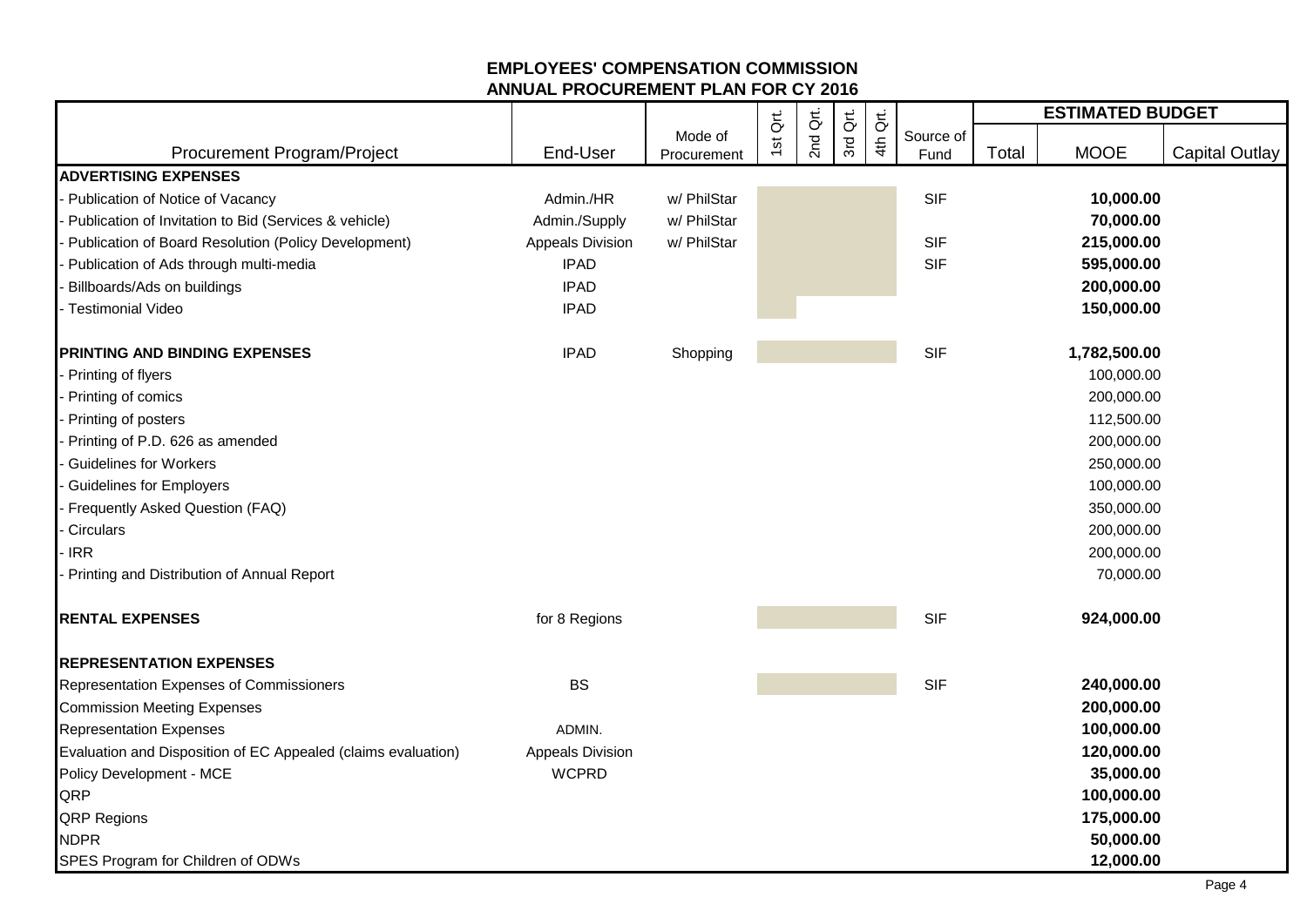|                                             |                         |                        |          |          |          | $\breve{\vec{\sigma}}$ |                   |       | <b>ESTIMATED BUDGET</b> |                       |
|---------------------------------------------|-------------------------|------------------------|----------|----------|----------|------------------------|-------------------|-------|-------------------------|-----------------------|
| Procurement Program/Project                 | End-User                | Mode of<br>Procurement | 1st Qrt. | 2nd Qrt. | 3rd Qrt. | 4th                    | Source of<br>Fund | Total | <b>MOOE</b>             | <b>Capital Outlay</b> |
| <b>REPRESENTATION EXPENSES</b>              |                         |                        |          |          |          |                        |                   |       |                         |                       |
| Management of Public Assistance Center      | <b>IPAD</b>             |                        |          |          |          |                        |                   |       | 8,000.00                |                       |
| Compedium of EC claims Statistics           | <b>PPSMD</b>            |                        |          |          |          |                        |                   |       | 5,760.00                |                       |
| <b>Research studies</b>                     |                         |                        |          |          |          |                        |                   |       | 10,000.00               |                       |
| <b>IT Support Services</b>                  |                         |                        |          |          |          |                        |                   |       | 9,600.00                |                       |
| Compliant to the Requirements of ISO        |                         |                        |          |          |          |                        |                   |       | 12,000.00               |                       |
| <b>Agency Wide Planning Activities</b>      |                         |                        |          |          |          |                        |                   |       | 30,000.00               |                       |
| <b>Hosting of RCC Meetings</b>              |                         |                        |          |          |          |                        |                   |       | 80,000.00               |                       |
| Hosting of DOLE Partnership Project         |                         |                        |          |          |          |                        |                   |       | 10,000.00               |                       |
| <b>TRANSPORTATION AND DELIVERY EXPENSES</b> |                         |                        |          |          |          |                        |                   |       |                         |                       |
| Courier, Postage, LBC (Liason officer)      | Admin./ Records         |                        |          |          |          |                        | <b>SIF</b>        |       | 120,000.00              |                       |
| <b>SUBSCRIPTION EXPENSES</b>                | Admin./ Supply          |                        |          |          |          |                        | <b>SIF</b>        |       | 70,000.00               |                       |
| Newspaper and Magazine                      |                         |                        |          |          |          |                        |                   |       |                         |                       |
| <b>LEGAL SERVICES</b>                       | <b>Appeals Division</b> |                        |          |          |          |                        | <b>SIF</b>        |       | 180,000.00              |                       |
| Honoraria - claims evaluation               |                         |                        |          |          |          |                        |                   |       |                         |                       |
| <b>AUDITING SERVICES</b>                    | <b>COA</b>              |                        |          |          |          |                        | <b>SIF</b>        |       | 1,885,000.00            |                       |
| <b>GENERAL SERVICES</b>                     |                         |                        |          |          |          |                        |                   |       |                         |                       |
| SPES Program for children of ODWs           | <b>WCPRD</b>            |                        |          |          |          |                        | <b>SIF</b>        |       | 505,000.00              |                       |
| <b>JANITORIAL SERVICES</b>                  | Admin./ Supply          | <b>Public Bidding</b>  |          |          |          |                        | <b>SIF</b>        |       | 3,232,568.00            |                       |
| <b>JANITORIAL SERVICES</b>                  | REU-X                   |                        |          |          |          |                        | <b>SIF</b>        |       | 20,600.00               |                       |
| <b>SECURITY SERVICES</b>                    | Admin./ Supply          | <b>Public Bidding</b>  |          |          |          |                        | <b>SIF</b>        |       | 3,692,874.00            |                       |
| <b>OTHER PROFESSIONAL SERVICES</b>          |                         |                        |          |          |          |                        |                   |       |                         |                       |
| Research/Survey, TV exposure                | <b>IPAD</b>             |                        |          |          |          |                        | <b>SIF</b>        |       | 10,000,000.00           |                       |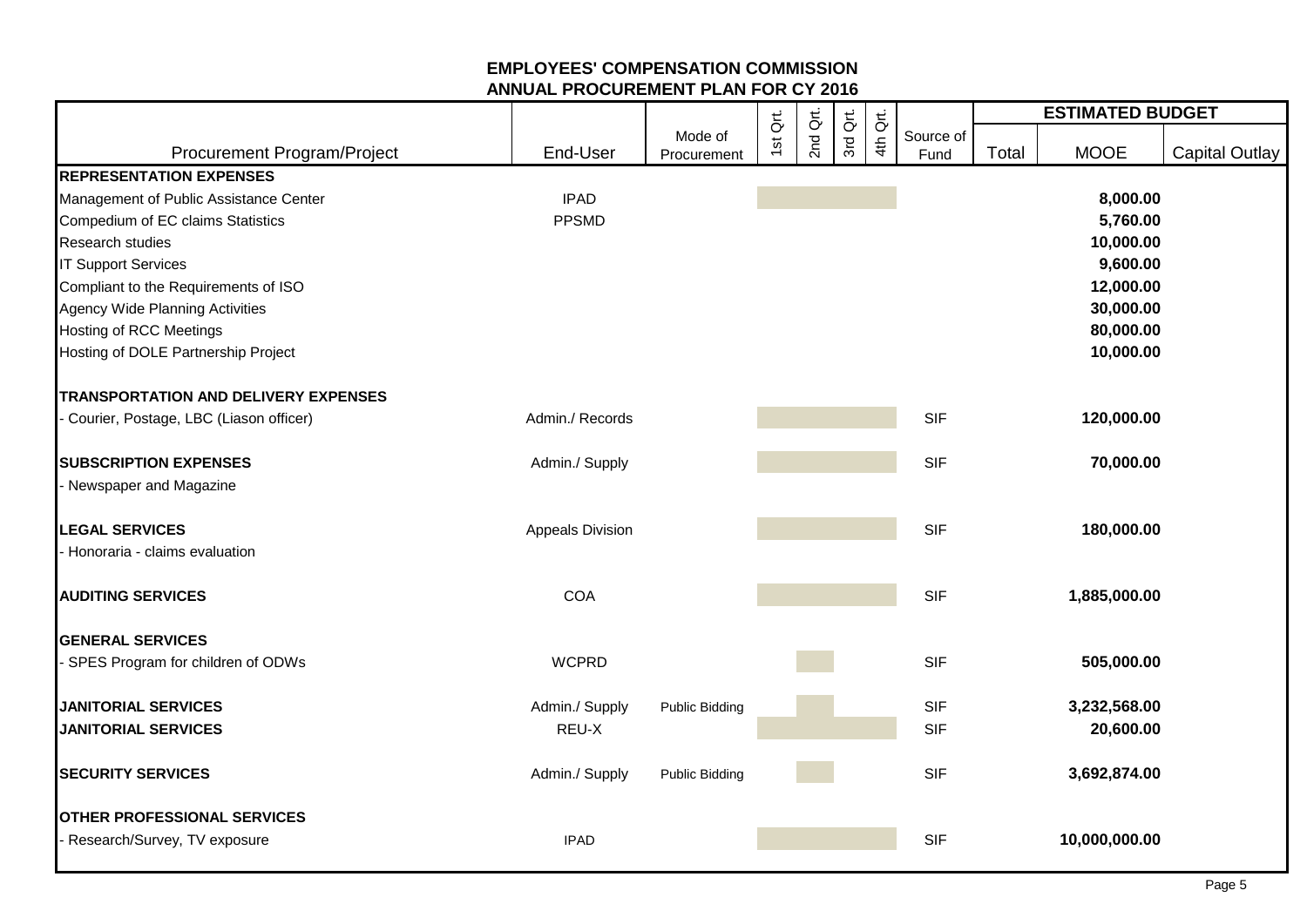|                                                                  |                  |                        |          |          |          |          |                   |       | <b>ESTIMATED BUDGET</b> |                       |
|------------------------------------------------------------------|------------------|------------------------|----------|----------|----------|----------|-------------------|-------|-------------------------|-----------------------|
| Procurement Program/Project                                      | End-User         | Mode of<br>Procurement | 1st Qrt. | 2nd Qrt. | 3rd Qrt. | 4th Qrt. | Source of<br>Fund | Total | <b>MOOE</b>             | <b>Capital Outlay</b> |
| OTHER PROFESSIONAL SERVICES                                      |                  |                        |          |          |          |          |                   |       |                         |                       |
| Consultancy Service for the conduct of Awareness of              | IAU              | Shopping               |          |          |          |          | <b>SIF</b>        |       | 1,000,000.00            |                       |
| Satisfaction Measurement Survey (3rd Party Survey)               |                  |                        |          |          |          |          |                   |       |                         |                       |
| <b>Assessment Testing</b>                                        | Admin./HR        |                        |          |          |          |          | <b>SIF</b>        |       | 50,000.00               |                       |
| Medical Officer III (Contract)                                   | Admin. Division  |                        |          |          |          |          | <b>SIF</b>        |       | 518,409.00              |                       |
| Actuary (Consultant/Division Chief Level                         | Admin. Division  |                        |          |          |          |          |                   |       | 651,750.00              |                       |
| Honoraria (Policy Development) TRP                               | <b>WCPRD</b>     |                        |          |          |          |          | <b>SIF</b>        |       | 80,000.00               |                       |
| Honoraria (claims evaluation)                                    | <b>WCPRD</b>     |                        |          |          |          |          | <b>SIF</b>        |       | 21,000.00               |                       |
| PHYSICAL RESTORATION OF ODW                                      |                  |                        |          |          |          |          |                   |       |                         |                       |
| Prosthesis                                                       | <b>WCPRD</b>     | Shopping               |          |          |          |          | <b>SIF</b>        |       | 3,500,000.00            |                       |
| PT, OT and EMG                                                   | <b>WCPRD</b>     |                        |          |          |          |          | <b>SIF</b>        |       | 847,000.00              |                       |
| <b>REPAIRS AND MAINTENANCE</b>                                   |                  |                        |          |          |          |          |                   |       |                         |                       |
| <b>OFFICE BUILDING</b>                                           | Admin./ Building |                        |          |          |          |          | <b>SIF</b>        |       | 1,740,000.00            |                       |
| Building pumps & motor maintenance                               |                  |                        |          |          |          |          |                   |       | 25,000.00               |                       |
| <b>Building repairs</b>                                          | REU-VII          |                        |          |          |          |          |                   |       | 500,000.00              |                       |
| <b>Pest Control Services</b>                                     |                  | SVP-Shopping           |          |          |          |          |                   |       | 100,000.00              |                       |
| Garden Project Maintenance                                       |                  |                        |          |          |          |          |                   |       | 50,000.00               |                       |
| Carpentry, paintings, minor repair                               |                  | Shopping               |          |          |          |          |                   |       | 25,000.00               |                       |
| Repainting of Building Interior/Exterior & Basement parking area |                  |                        |          |          |          |          |                   |       | 700,000.00              |                       |
| Elevator maintenance/ Repair                                     |                  |                        |          |          |          |          |                   |       | 250,000.00              |                       |
| <b>Garbage Collection</b>                                        |                  |                        |          |          |          |          |                   |       | 90,000.00               |                       |
| <b>OFFICE EQUIPMENTS</b>                                         |                  |                        |          |          |          |          |                   |       |                         |                       |
| Copier, aircons and other office equipments                      | Admin./ Supply   |                        |          |          |          |          | <b>SIF</b>        |       | 70,000.00               |                       |
| <b>FURNITURE AND FIXTURES</b>                                    | Admin./ Supply   |                        |          |          |          |          | <b>SIF</b>        |       | 50,000.00               |                       |
| - upholstery of office furnitures                                |                  |                        |          |          |          |          |                   |       |                         |                       |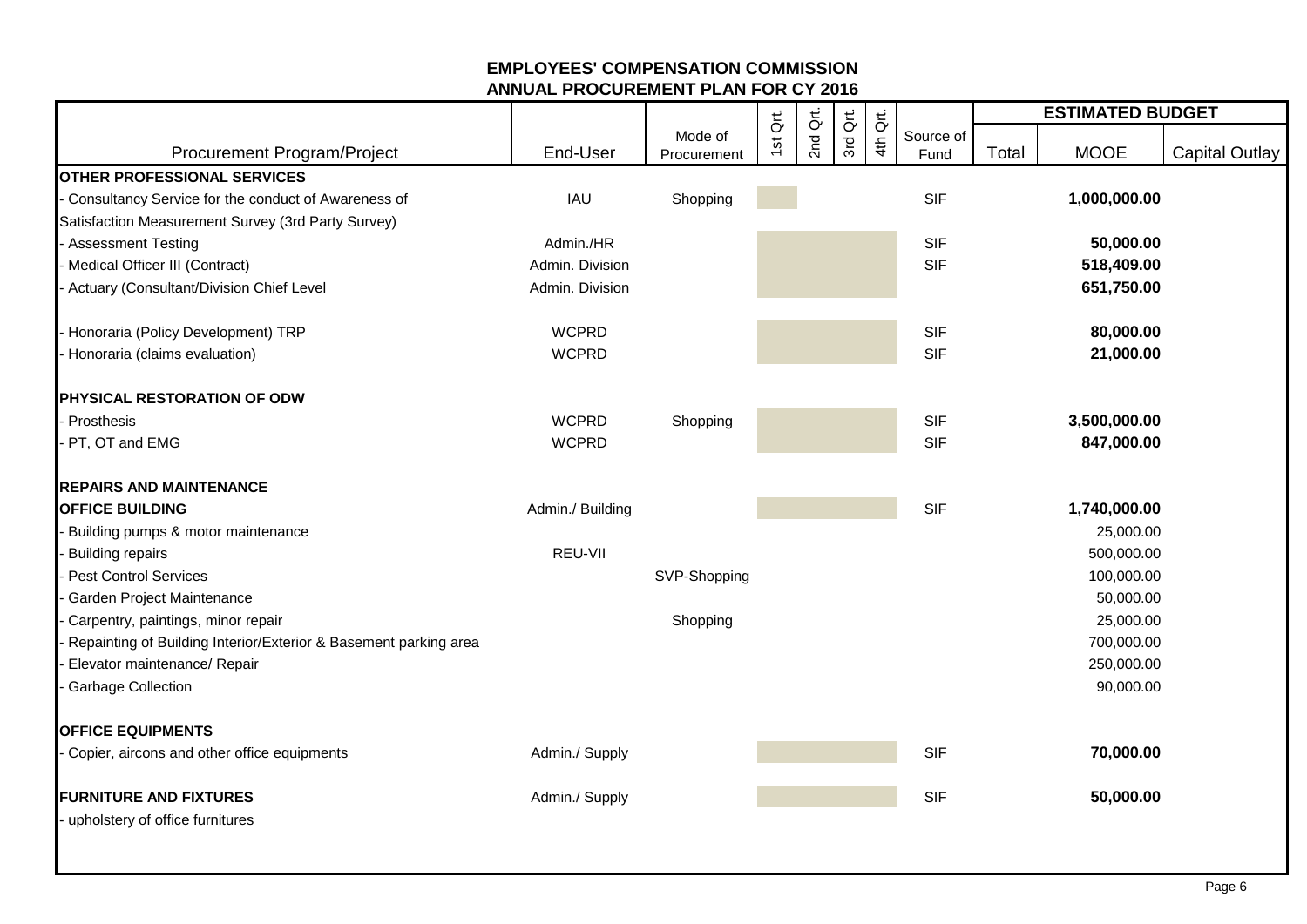|                                                        |                 |                        |          |          |          |          |                   |       | <b>ESTIMATED BUDGET</b> |                       |
|--------------------------------------------------------|-----------------|------------------------|----------|----------|----------|----------|-------------------|-------|-------------------------|-----------------------|
| Procurement Program/Project                            | End-User        | Mode of<br>Procurement | 1st Qrt. | 2nd Qrt. | 3rd Qrt. | 4th Qrt. | Source of<br>Fund | Total | <b>MOOE</b>             | <b>Capital Outlay</b> |
| <b>IT EQUIPMENT AND SOFTWARES</b>                      | <b>PPSMD</b>    |                        |          |          |          |          | <b>SIF</b>        |       | 600,000.00              |                       |
| Computers, printers/cabling installation               |                 |                        |          |          |          |          |                   |       |                         |                       |
| <b>MOTOR VEHICLES</b>                                  | Admin./ Supply  |                        |          |          |          |          | <b>SIF</b>        |       | 500,000.00              |                       |
| <b>DONATIONS</b>                                       |                 |                        |          |          |          |          |                   |       |                         |                       |
| Organizations related to the ECC mandate               | Admin. Division |                        |          |          |          |          | <b>SIF</b>        |       | 300,000.00              |                       |
| <b>EXTRAORDINARY &amp; MISCELLANEOUS EXPENSES</b>      | <b>OED</b>      |                        |          |          |          |          | <b>SIF</b>        |       | 117,600.00              |                       |
| <b>MISCELLANEOUS EXPENSES</b>                          | Admin. Division |                        |          |          |          |          | <b>SIF</b>        |       | 786,950.00              |                       |
| Token to Commissioners/ Secreatary                     |                 |                        |          |          |          |          |                   |       | 50,000.00               |                       |
| Notarial fees (including project)                      |                 |                        |          |          |          |          |                   |       | 7,000.00                |                       |
| ECC Anniversay expenses (raffles, corporate giveaways, |                 |                        |          |          |          |          |                   |       | 618,600.00              |                       |
| gift, wrapping paper, ribbon and flower arrangement)   |                 |                        |          |          |          |          |                   |       |                         |                       |
| Christmas token to guard/janitor (Gift check)          |                 |                        |          |          |          |          |                   |       | 88,350.00               |                       |
| Laundry of linens, pillow cases, curtains & blanket    |                 |                        |          |          |          |          |                   |       | 3,000.00                |                       |
| Flowers for occassions                                 |                 |                        |          |          |          |          |                   |       | 20,000.00               |                       |
| <b>TAXES and LICENSES</b>                              | Admin. Division |                        |          |          |          |          | <b>SIF</b>        |       | 100,000.00              |                       |
| <b>FIDELITY BOND PREMIUM</b>                           |                 |                        |          |          |          |          |                   |       |                         |                       |
| Bond premiums                                          | Admin. Division |                        |          |          |          |          | <b>SIF</b>        |       | 50,000.00               |                       |
| <b>INSURANCE EXPENSES</b>                              |                 |                        |          |          |          |          | <b>SIF</b>        |       | 100,000.00              |                       |
| Vehicles insurance                                     | Admin./ Supply  |                        |          |          |          |          |                   |       |                         |                       |
| Office Equipment and Building insurance                |                 |                        |          |          |          |          |                   |       |                         |                       |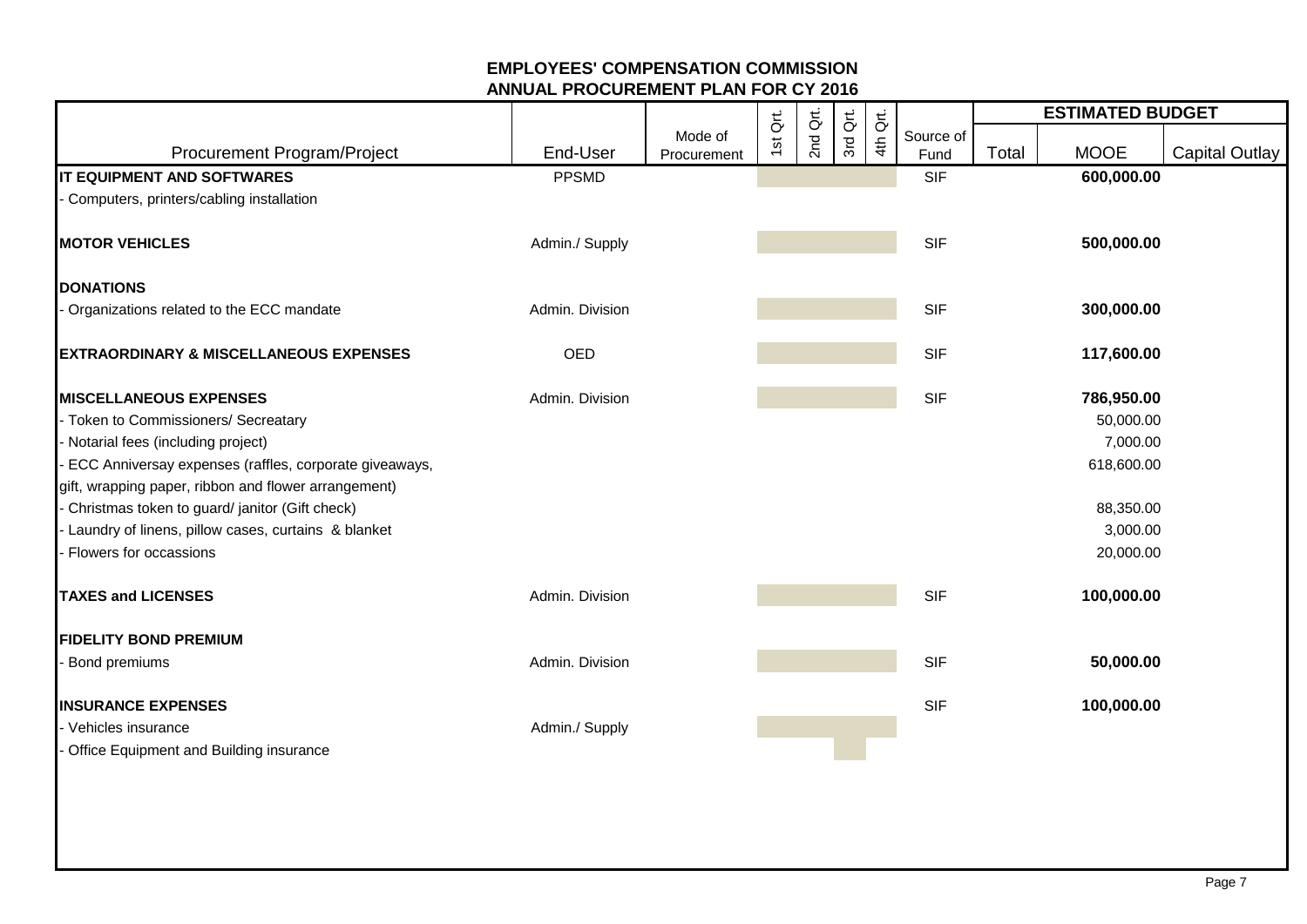|                                                             |                |                        |          |          |          |          |                   |       | <b>ESTIMATED BUDGET</b> |                |
|-------------------------------------------------------------|----------------|------------------------|----------|----------|----------|----------|-------------------|-------|-------------------------|----------------|
| Procurement Program/Project                                 | End-User       | Mode of<br>Procurement | 1st Qrt. | 2nd Qrt. | 3rd Qrt. | 4th Qrt. | Source of<br>Fund | Total | <b>MOOE</b>             | Capital Outlay |
| <b>OTHER MAINTENANCE &amp; OPERATING EXPENSES</b>           |                |                        |          |          |          |          |                   |       |                         |                |
| <b>CULTURAL AND ATHLETIC ACTIVITIES</b>                     | Administrative |                        |          |          |          |          | <b>SIF</b>        |       | 383,480.00              |                |
| - Dance aerobics (instructor/beverages)                     | Division       |                        |          |          |          |          |                   |       | 78,000.00               |                |
| Chorale conductor (professional fee) and rehearsals         |                |                        |          |          |          |          |                   |       | 89,400.00               |                |
| (snack) tour activities (food) and costumes                 |                |                        |          |          |          |          |                   |       |                         |                |
| - DOLE sportsfest (uniforms, food, practice expenses,       |                |                        |          |          |          |          |                   |       | 199,680.00              |                |
| sports accessories (rockets, balls, etc. and other          |                |                        |          |          |          |          |                   |       |                         |                |
| miscellaneous expenses)                                     |                |                        |          |          |          |          |                   |       |                         |                |
| - Film showing/ Videoke                                     |                |                        |          |          |          |          |                   |       | 16,400.00               |                |
| <b>IINTER-AGENCY ACTIVITIES</b>                             | Administrative |                        |          |          |          |          | <b>SIF</b>        |       | 749,820.00              |                |
| Labor Day Celebration (T-shirts, food, decoration, flowers, | Division       |                        |          |          |          |          |                   |       | 107,500.00              |                |
| medicines & other miscellaneous expenses)                   |                |                        |          |          |          |          |                   |       |                         |                |
| - Hosting of DOLE flag raising ceremony (food & invitation) |                |                        |          |          |          |          |                   |       | 27,700.00               |                |
| DOLE Anniversary (Physical arrangement, food, t-shirts,     |                |                        |          |          |          |          |                   |       | 193,000.00              |                |
| and other miscellaneous expenses)                           |                |                        |          |          |          |          |                   |       |                         |                |
| - ECC Anniversary/ others                                   |                |                        |          |          |          |          |                   |       | 254,000.00              |                |
| Independence Day                                            |                |                        |          |          |          |          |                   |       | 7,500.00                |                |
| GODP Activities - Tree Planting                             |                |                        |          |          |          |          |                   |       | 67,440.00               |                |
| Nutrition Month                                             |                |                        |          |          |          |          |                   |       | 23,480.00               |                |
| Fun Run Activities                                          |                |                        |          |          |          |          |                   |       | 69,200.00               |                |
| <b>PHILSAA ACTIVITIES</b>                                   |                |                        |          |          |          |          |                   |       |                         |                |
| Convention & Sportsfest/Outfit                              | <b>PPSMD</b>   |                        |          |          |          |          | <b>SIF</b>        |       | 500,000.00              |                |
| <b>TOTAL MOOE FOR CY 2016</b>                               |                |                        |          |          |          |          |                   |       | 59,807,835.00           |                |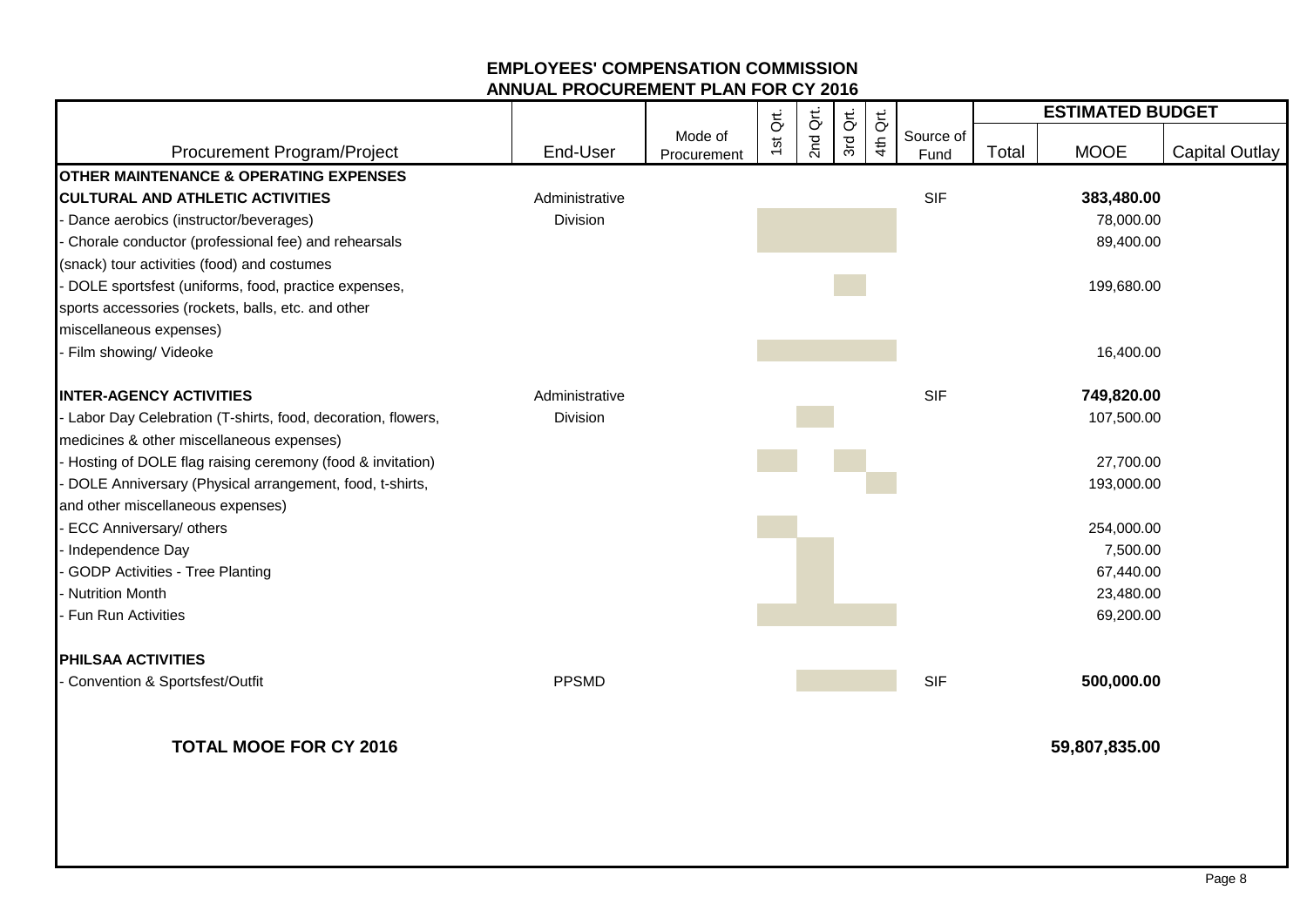|                                                                                             |                   |                       |          | đť.             |          | đ.  |           |       | <b>ESTIMATED BUDGET</b> |                       |
|---------------------------------------------------------------------------------------------|-------------------|-----------------------|----------|-----------------|----------|-----|-----------|-------|-------------------------|-----------------------|
|                                                                                             |                   | Mode of               | 1st Qrt. | 2 <sub>nd</sub> | 3rd Qrt. | 4th | Source of |       |                         |                       |
|                                                                                             | End-User          | Procurement           |          |                 |          |     | Fund      | Total | <b>MOOE</b>             | <b>Capital Outlay</b> |
| <b>CAPITAL OUTLAY - CY 2016</b>                                                             |                   |                       |          |                 |          |     |           |       |                         | 4,159,200.00          |
| Motor vehicle                                                                               | Admin./ Supply    | <b>Public Bidding</b> |          |                 |          |     |           |       |                         | 1,500,000.00          |
| Airconditioning unit                                                                        | REU-VII           |                       |          |                 |          |     |           |       |                         | 80,000.00             |
| Recorder (2 x P7,500)                                                                       | <b>IPAD</b>       |                       |          |                 |          |     |           |       |                         | 15,000.00             |
| Camera DSLR                                                                                 | <b>IPAD</b>       | Shopping              |          |                 |          |     |           |       |                         | 120,000.00            |
| Lapel microphone for camera                                                                 | <b>IPAD</b>       |                       |          |                 |          |     |           |       |                         | 50,000.00             |
| Presenter                                                                                   | <b>IPAD/PPSMD</b> |                       |          |                 |          |     |           |       |                         | 20,000.00             |
| Tripod                                                                                      | <b>IPAD</b>       |                       |          |                 |          |     |           |       |                         | 10,000.00             |
| Multi-Function Digital copier                                                               | ADMIN./Supply     | Shopping              |          |                 |          |     |           |       |                         | 80,000.00             |
| Steel filing cabinet, 4 layers                                                              | Finance/Supply    | Shopping              |          |                 |          |     |           |       |                         | 84,000.00             |
| Steel filing cabinet w/ vault                                                               | ADMIN./Supply     |                       |          |                 |          |     |           |       |                         | 15,000.00             |
| Package type aircon, 5TR (8 units x P200,000)                                               | Admin./ Building  | <b>Public Bidding</b> |          |                 |          |     |           |       |                         | 1,600,000.00          |
| Window type aircon, 2HP (12 units x P30,000)                                                | Admin./ Building  | Shopping              |          |                 |          |     |           |       |                         | 360,000.00            |
| Submersible pump, 7.5HP                                                                     | Admin./ Building  | Shopping              |          |                 |          |     |           |       |                         | 140,000.00            |
| Paper shredder                                                                              | ADMIN.            | w/DBM-PS              |          |                 |          |     |           |       |                         | 6,000.00              |
| Washing machine for male dorm                                                               | ADMIN.            |                       |          |                 |          |     |           |       |                         | 10,000.00             |
| Double deck bed                                                                             | ADMIN.            |                       |          |                 |          |     |           |       |                         | 20,000.00             |
| Microwave oven, for 5th floor pantry                                                        | ADMIN.            |                       |          |                 |          |     |           |       |                         | 8,000.00              |
| Oven toaster for 4th & 5th firs. Pantry                                                     | ADMIN.            |                       |          |                 |          |     |           |       |                         | 2,000.00              |
| Automated locked for Server room                                                            | <b>PPSMD</b>      |                       |          |                 |          |     |           |       |                         | 20,000.00             |
| <b>IWATA</b> cooler                                                                         | <b>PPSMD</b>      |                       |          |                 |          |     |           |       |                         | 9,200.00              |
| <b>Digital Recorder</b>                                                                     | <b>PPSMD</b>      |                       |          |                 |          |     |           |       |                         | 10,000.00             |
| <b>ISSP Year 1 IT EQUIPMENT</b>                                                             | <b>PPSMD</b>      |                       |          |                 |          |     |           |       |                         | 1,848,500.00          |
| <b>Office Productivity</b>                                                                  |                   |                       |          |                 |          |     |           |       |                         |                       |
| Workstations/ Desktop Computers (9 units)                                                   |                   |                       |          |                 |          |     |           |       |                         | 450,000.00            |
| Partners and Other Peripherals                                                              |                   |                       |          |                 |          |     |           |       |                         | 258,500.00            |
| Enhancement of Infrastructure (Hardware)                                                    |                   |                       |          |                 |          |     |           |       |                         |                       |
| Medium End Server                                                                           |                   |                       |          |                 |          |     |           |       |                         | 1,000,000.00          |
| Network Infrastructure and Tools                                                            |                   |                       |          |                 |          |     |           |       |                         | 140,000.00            |
| <b>TOTAL CAPITAL OUTLAY FOR CY 2016</b><br><b>TOTAL MOOE and CAPITAL OUTLAY FOR CY 2016</b> |                   |                       |          |                 |          |     |           |       | 65,815,535.00           | 6,007,700.00          |

 $\mathcal{L}$